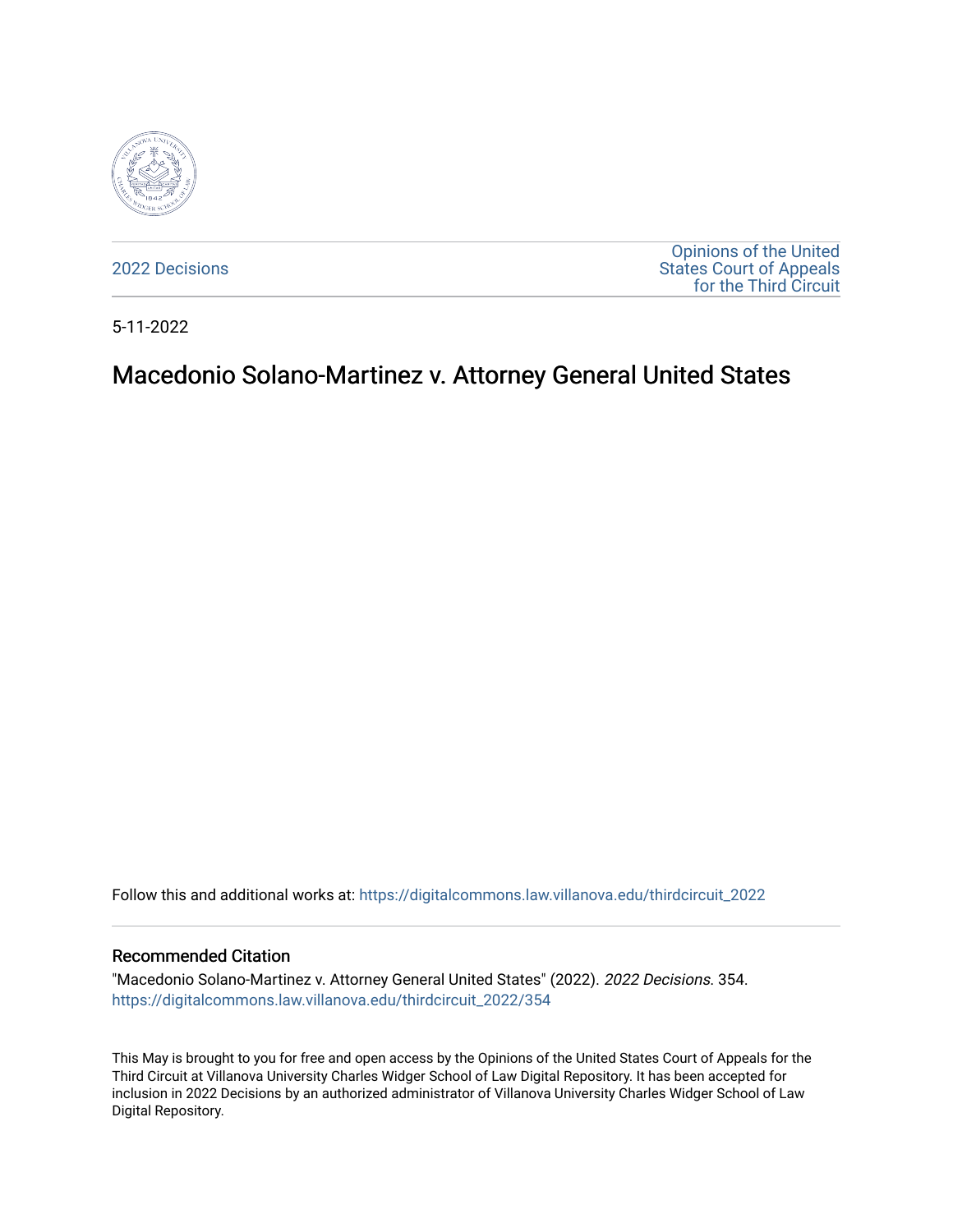#### **NOT PRECEDENTIAL**

### UNITED STATES COURT OF APPEALS FOR THE THIRD CIRCUIT

 $\frac{1}{2}$ 

No. 21-2818  $\frac{1}{2}$ 

# MACEDONIO SOLANO-MARTINEZ, Petitioner

v.

# ATTORNEY GENERAL UNITED STATES OF AMERICA  $\mathcal{L}_\text{max}$  and  $\mathcal{L}_\text{max}$  and  $\mathcal{L}_\text{max}$  and  $\mathcal{L}_\text{max}$

On Petition for Review of an Order of the Board of Immigration Appeals (Agency No. A205-495-495) Immigration Judge: Alice Song Hartye

 $\mathcal{L}_\text{max}$  , where  $\mathcal{L}_\text{max}$  is the set of  $\mathcal{L}_\text{max}$ 

Submitted Pursuant to Third Circuit LAR 34.1(a) May 2, 2022 Before: MCKEE, SHWARTZ, and MATEY, Circuit Judges

> (Opinion filed: May 11, 2022)  $\overline{\phantom{a}}$

> > OPINION\*

PER CURIAM

<sup>\*</sup> This disposition is not an opinion of the full Court and pursuant to I.O.P. 5.7 does not constitute binding precedent.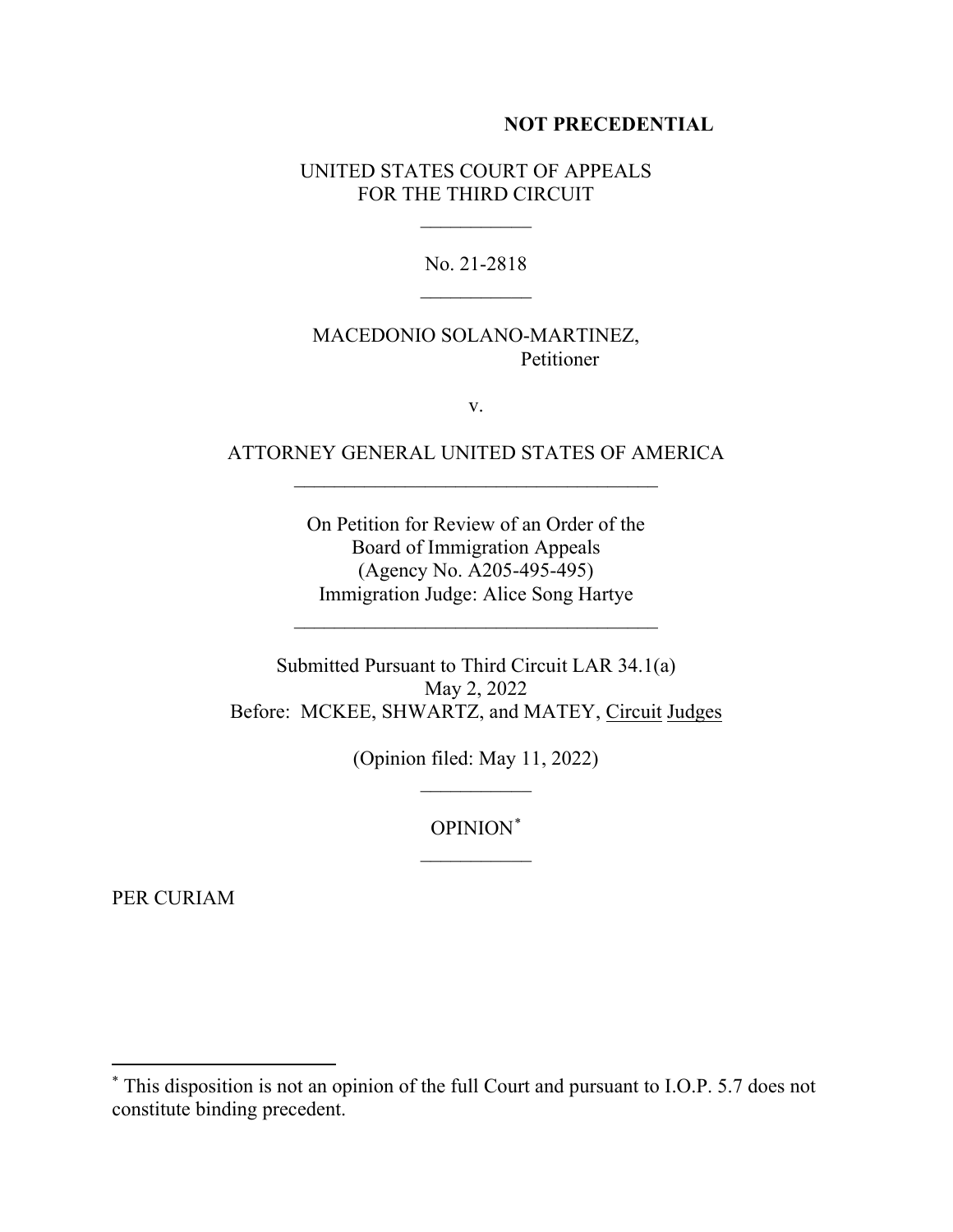Macedonio Solano-Martinez, proceeding pro se, petitions for review of a final order of removal issued by the Board of Immigration Appeals ("BIA"). For the reasons stated below, we will deny the petition.

I.

Solano-Martinez is a citizen of Mexico who entered the United States in 2000 without being admitted or paroled. In May 2013, the Department of Homeland Security charged him as removable under  $8 \text{ U.S.C. } \frac{6}{9}(4)(6)(A)(i)$  and served him with a notice to appear that did not include a date or time to appear in immigration court. Shortly thereafter, Solano-Martinez was served with a notice of hearing specifying the date and time he was to appear, and he subsequently appeared before an Immigration Judge ("IJ") in New Jersey. Solano-Martinez applied for cancellation of removal and voluntary departure. Following a hearing in 2019, the venue for Solano-Martinez's proceedings was transferred to York, Pennsylvania, and an IJ in York ultimately denied Solano-Martinez's applications for relief and ordered him removed to Mexico.

Solano-Martinez appealed to the BIA, arguing for the first time that the IJ lacked jurisdiction to decide his removability because his notice to appear did not include a hearing date and time, and that the IJ erred in denying relief on the merits. The BIA dismissed the appeal, and Solano-Martinez filed a timely petition for review.

#### II.

We have jurisdiction over the petition pursuant to 8 U.S.C.  $\S$  1252(a)(1). Because Solano-Martinez's challenge to the IJ's jurisdiction is a purely legal one, our review is plenary. See Nkomo v. Att'y Gen., 930 F.3d 129, 132 (3d Cir. 2019).

2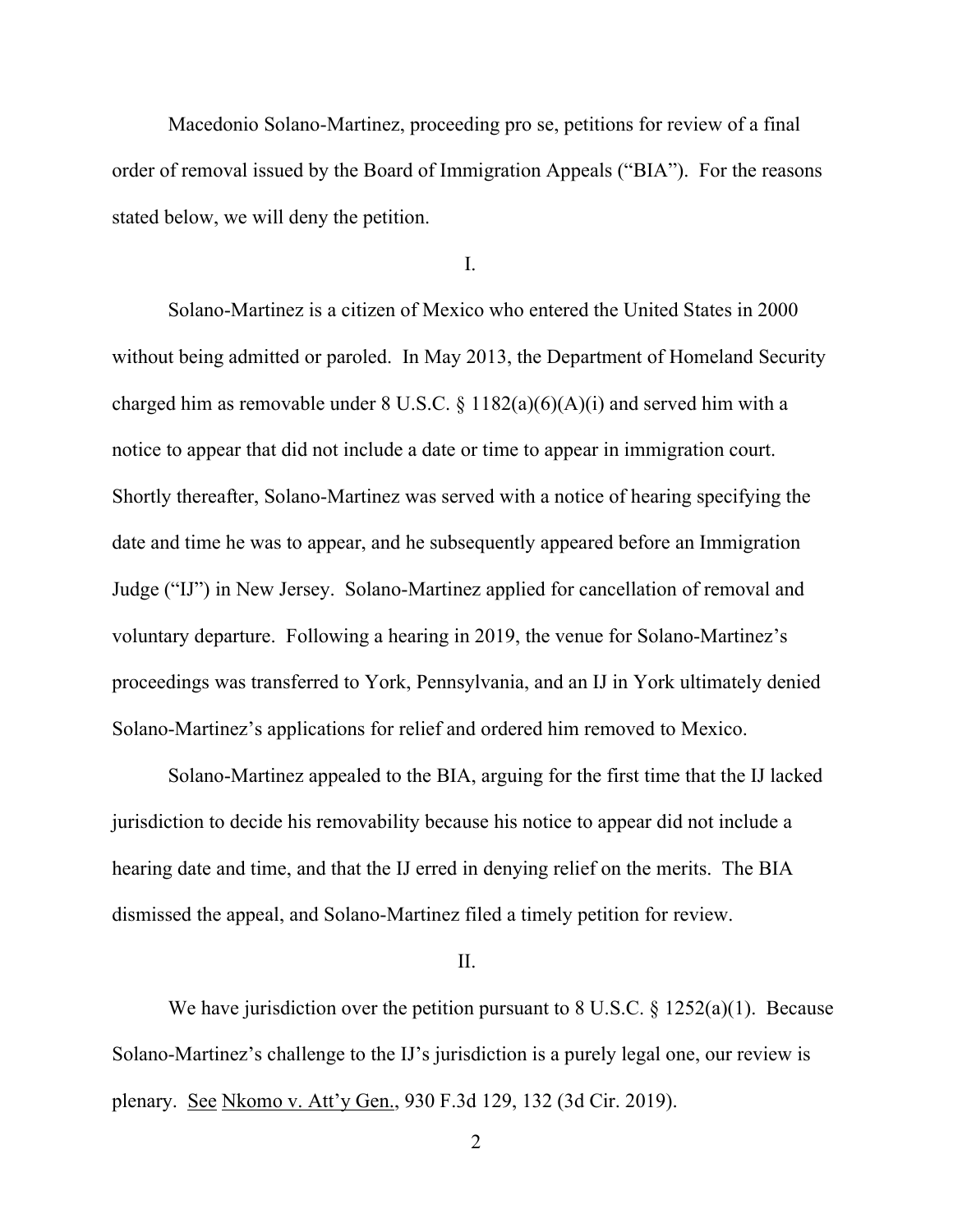Solano-Martinez's only argument in this Court is that the IJ lacked jurisdiction over his case because the notice to appear omitted the date and time of his hearing before the immigration court. Solano-Martinez relies on the Supreme Court's decisions in Niz-Chavez v. Garland, 141 S. Ct. 1474 (2021), and Pereira v. Sessions, 138 S. Ct. 2105 (2018), but those decisions pertained to whether a notice to appear that omits the date and time of a hearing is sufficient to trigger the stop-time rule for purposes of the continuous physical presence requirement for cancellation of removal under 8 U.S.C. § 1229b. See Niz-Chavez, 141 S. Ct. at 1479; Pereira, 138 S. Ct. at 2110.<sup>1</sup> We have made clear that a notice to appear that omits the date and time of a hearing does not undermine an IJ's authority to adjudicate. See Chavez-Chilel v. Att'y Gen., 20 F.4th 138, 142 (3d Cir. 2021); Nkomo, 930 F.3d at 134.<sup>2</sup> Rather, 8 U.S.C. § 1229, which sets forth the type of notice that must be provided, "is akin to a claims-processing rule," and the omission of the date and time from a notice to appear can be harmless where it does not impede a non-citizen's "opportunity to contest the charge against [him], present evidence, and receive . . . relief." Chavez-Chilel, 20 F.4th at 143-44. As the Government points out, Solano-Martinez ultimately received notice of his hearing date and time, appeared for the hearing, and presented evidence in support of his applications for relief. Solano-

 $<sup>1</sup>$  The stop-time rule is not at issue in this case.</sup>

<sup>&</sup>lt;sup>2</sup> Contrary to Solano-Martinez's argument, the Seventh Circuit did not hold otherwise in De La Rosa v. Garland, 2 F.4th 685 (7th Cir. 2021). See Chavez-Chilel, 20 F.4th at 144 n.7. Even if it did, Chavez-Chilel is the controlling precedent in this Circuit.